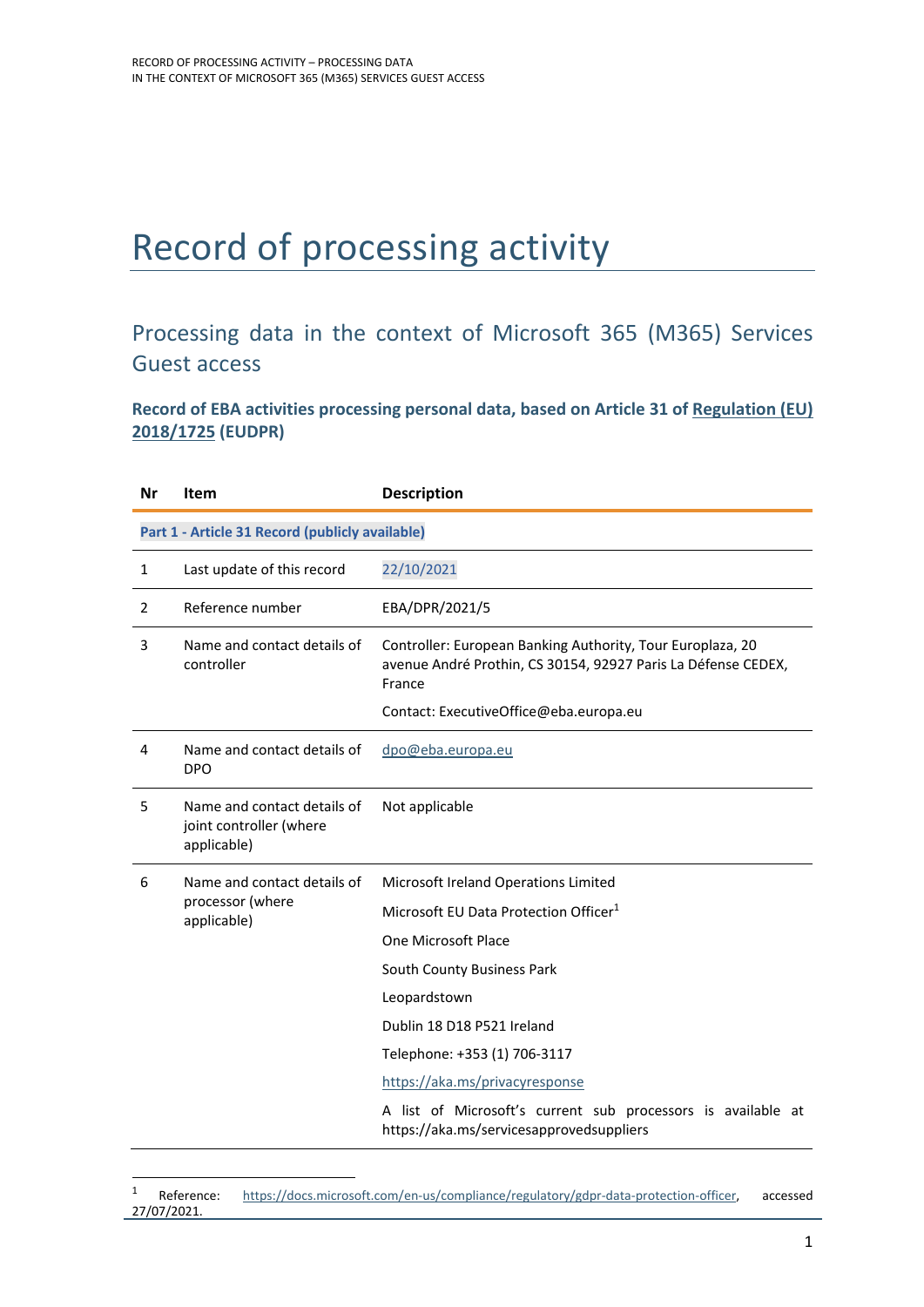| Nr | Item                                                                   | <b>Description</b>                                                                                                                                                                                                                                                                                                                                                                                             |
|----|------------------------------------------------------------------------|----------------------------------------------------------------------------------------------------------------------------------------------------------------------------------------------------------------------------------------------------------------------------------------------------------------------------------------------------------------------------------------------------------------|
|    |                                                                        |                                                                                                                                                                                                                                                                                                                                                                                                                |
| 7  | Short description and<br>purpose of the processing                     | The European Banking Authority (EBA) processes personal data to<br>allow participants to access and use communication and<br>collaboration functionality in the context of performing Agency<br>tasks, including: Communication and collaboration using Microsoft<br>Teams; Collaboration on documents using Microsoft SharePoint<br>Online; Use of integrated Office 365 functionality within these<br>tools. |
| 8  | Description of categories of                                           | Categories of persons:                                                                                                                                                                                                                                                                                                                                                                                         |
|    | persons whose data the EBA<br>processes and list of data<br>categories | Guest users - Natural persons outside EBA who are invited<br>to collaborate on various EBA resources (e.g. data subjects<br>from NCAs, ECB, ESMA, EIOPA).                                                                                                                                                                                                                                                      |
|    |                                                                        | Categories of data:                                                                                                                                                                                                                                                                                                                                                                                            |
|    |                                                                        | Identification data is the guest user's email address (as<br>1.<br>depicted by the guest user's organization). This<br>information is copied to all Office 365 data centres around<br>the globe used to provide the service to allow global access<br>and access control to the EBA's environment in Office 365.<br>Identification data is visible to everyone having access to<br>the EBA M365 environment.   |
|    |                                                                        | Content data is any content uploaded to the Office 365<br>2.<br>platform by users, such as documents (e.g. Word, Excel<br>documents), and multimedia (e.g. video recordings). Such<br>data is stored by in Office 365 but not otherwise processed<br>by the service.                                                                                                                                           |
|    |                                                                        | Service generated data contains information related to<br>3.<br>the usage of online services, which are the user IP address,<br>creation time, site URL and user email address. This data is<br>generated by events that are related to user activities in<br>Office 365.                                                                                                                                      |
| 9  | Time limit for keeping the                                             | Identification data, i.e. guest user email address                                                                                                                                                                                                                                                                                                                                                             |
|    | data                                                                   | for as long as the guest user account is active, and<br>$\circ$                                                                                                                                                                                                                                                                                                                                                |
|    |                                                                        | 90 days after deletion of the guest user account<br>$\circ$                                                                                                                                                                                                                                                                                                                                                    |
|    |                                                                        | Content data                                                                                                                                                                                                                                                                                                                                                                                                   |
|    |                                                                        | up to 90 days upon expiration/termination of the<br>$\circ$<br>subscription                                                                                                                                                                                                                                                                                                                                    |
|    |                                                                        | Service generated data                                                                                                                                                                                                                                                                                                                                                                                         |
|    |                                                                        | Until the business purposes for which the data<br>$\circ$<br>was collected or transferred have been fulfilled                                                                                                                                                                                                                                                                                                  |
| 10 | Recipients of the data                                                 | IT Unit administrators                                                                                                                                                                                                                                                                                                                                                                                         |
|    |                                                                        | Information collected on Teams may, where necessary, be<br>transmitted to the bodies in charge of monitoring or inspection<br>tasks in accordance with European Union legislation.                                                                                                                                                                                                                             |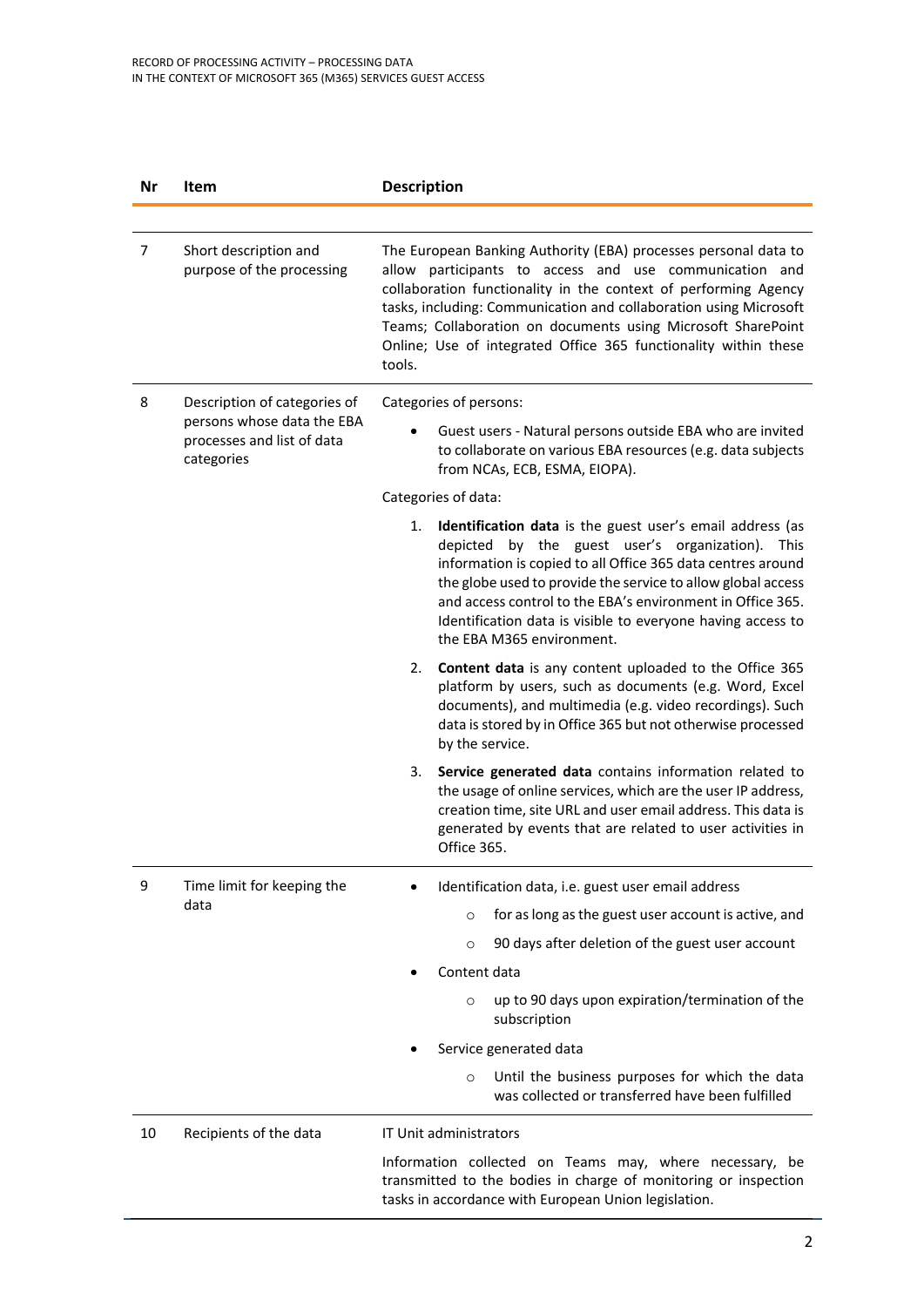| Nr | Item                                                                                                           | <b>Description</b>                                                                                                                                                                                                                                                                                                                                                                                                                                                                                                                                                             |  |
|----|----------------------------------------------------------------------------------------------------------------|--------------------------------------------------------------------------------------------------------------------------------------------------------------------------------------------------------------------------------------------------------------------------------------------------------------------------------------------------------------------------------------------------------------------------------------------------------------------------------------------------------------------------------------------------------------------------------|--|
|    |                                                                                                                | No personal data are transmitted to parties outside the scope<br>mentioned herein, and neither Microsoft nor EBA share personal<br>data with any other third party for any other purpose (e.g. direct<br>marketing).                                                                                                                                                                                                                                                                                                                                                           |  |
| 11 | Are there any transfers of<br>personal data to third<br>countries or international<br>organisations? If so, to | Yes, there are data transfers to third countries (see list of sub-<br>processors under section 7).                                                                                                                                                                                                                                                                                                                                                                                                                                                                             |  |
|    |                                                                                                                | Transfer tools:                                                                                                                                                                                                                                                                                                                                                                                                                                                                                                                                                                |  |
|    | which ones and with which<br>safeguards?                                                                       | Adequacy decision for: Canada, Israel, Japan, UK and<br>Republic of Korea (in the last steps of adoption).                                                                                                                                                                                                                                                                                                                                                                                                                                                                     |  |
|    |                                                                                                                | Standard Conctractual Clauses, for the rest of the<br>$\bullet$<br>countries.                                                                                                                                                                                                                                                                                                                                                                                                                                                                                                  |  |
|    |                                                                                                                | Additional measures have been adopted (security controls - as<br>shown in section 12).                                                                                                                                                                                                                                                                                                                                                                                                                                                                                         |  |
| 12 | General description of<br>security measures, where<br>possible                                                 | Organization, roles & responsibilities - EBA has defined data<br>protection and information security responsibilities with the<br>relevant powers and authorities. <sup>2</sup>                                                                                                                                                                                                                                                                                                                                                                                                |  |
|    |                                                                                                                | <b>Information Security Framework</b>                                                                                                                                                                                                                                                                                                                                                                                                                                                                                                                                          |  |
|    |                                                                                                                | EBA Information Security framework have been defined, approved<br>by management, published, and communicated to EBA staff and<br>contractors. They can be found in EBA's intranet Policies, Standards<br>& Guidelines (europa.eu).                                                                                                                                                                                                                                                                                                                                             |  |
|    |                                                                                                                | Information<br>Security Framework<br>is<br>with<br>complemented<br>information security controls that cover the following domains :<br>asset management (responsibilities, ownership), information<br>classification, media handling, access control, operations security<br>(e.g. protection from malware, backup, logging & monitoring),<br>communications security, system acquisition/development &<br>maintenance, supplier relationships, information security incident<br>management, information security aspects of business continuity<br>management and compliance. |  |
|    |                                                                                                                | <b>Physical Security</b><br>$\bullet$                                                                                                                                                                                                                                                                                                                                                                                                                                                                                                                                          |  |
|    |                                                                                                                | Physical security controls exist in all EBA premises and they include<br>access cards, badge readers, video surveillance and security guards.                                                                                                                                                                                                                                                                                                                                                                                                                                  |  |
|    |                                                                                                                | <b>Cyber Security Awareness</b><br>$\bullet$                                                                                                                                                                                                                                                                                                                                                                                                                                                                                                                                   |  |
|    |                                                                                                                | All employees of the organization and, where relevant, contractors<br>receive appropriate awareness education and training and regular<br>updates in organizational policies and procedures, as relevant for<br>their job function. Moreover, EBA leverages a digital platform in this<br>direction (KnowBe4).                                                                                                                                                                                                                                                                 |  |
|    |                                                                                                                | M365 Security                                                                                                                                                                                                                                                                                                                                                                                                                                                                                                                                                                  |  |

o Threat protection (Azure ATP Services, MFA);

 $^2$  EBA/DC/2020/354 Decision of EBA concerning the roles of the Data Protection Officer and other EBA staff when processing personal data, and repealing Decision of the Management Board EBA DC 037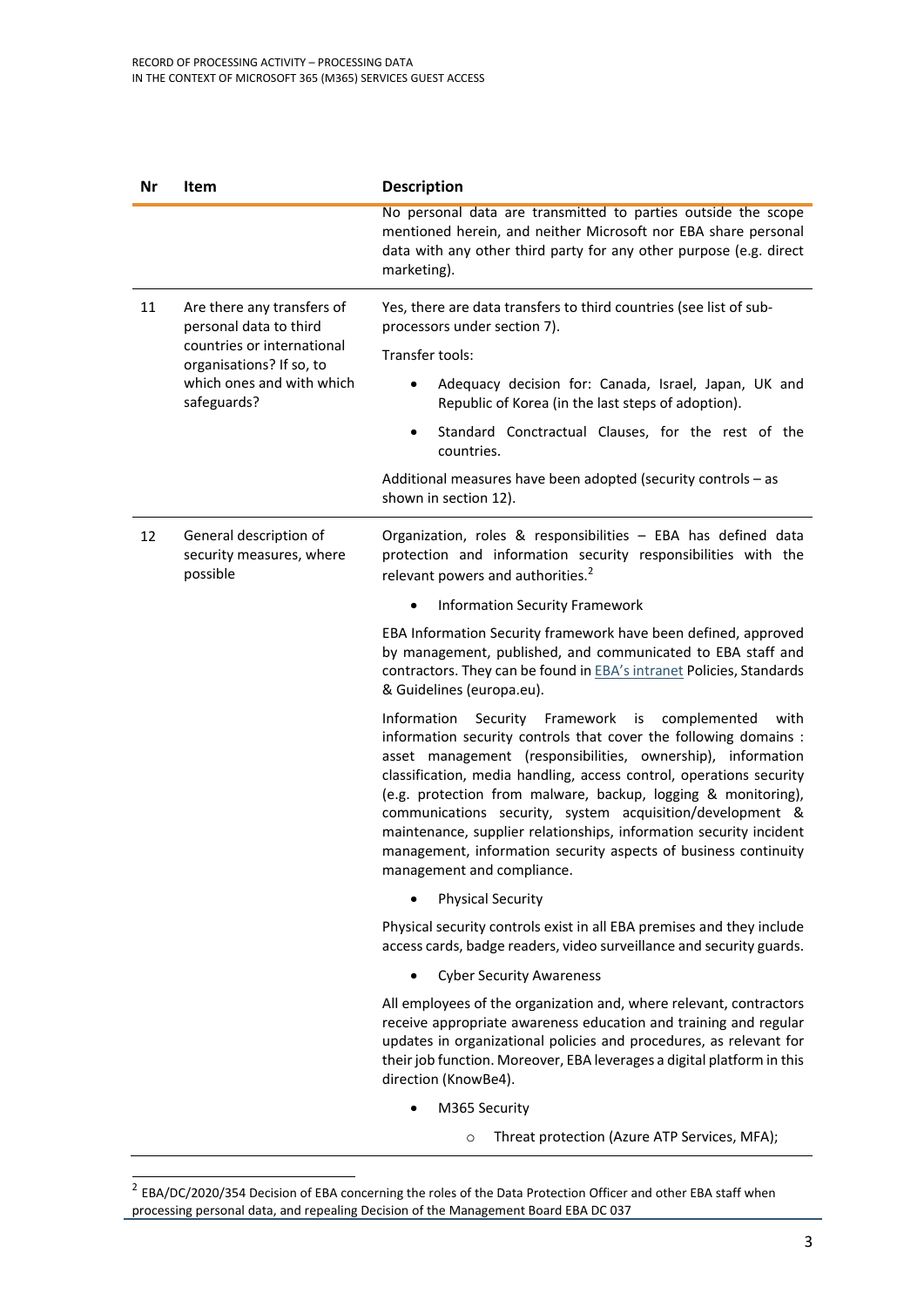| Security management;<br>$\circ$<br>$\circ$<br>Security);<br>$\circ$<br>compliance center, Azure Sentinel);<br>Identity and Access Management;<br>$\circ$<br>Privileged Identity Management (Azure AD);<br>$\circ$<br>Encryption (in transit and at rest);<br>O<br>O<br>keys;<br>Endpoint management (Intune, MAM, MDM);<br>$\circ$<br>$\circ$<br>Access Management).<br><b>Dedicated Security Controls</b><br>$\circ$<br>monitored.<br>$\circ$<br>auditable by the other party.<br>$\circ$<br>and security controls are granted access.<br>$\circ$<br>being discovered, contained and mitigated.<br>$\circ$<br>purposes.<br>$\circ$<br>occur.<br>$\circ$<br>SharePoint.<br>$\circ$<br>from being attached to emails.<br>Exchange Online Spam policies.<br>$\circ$ | Nr | Item | <b>Description</b> |                                                                                                                                                   |
|-------------------------------------------------------------------------------------------------------------------------------------------------------------------------------------------------------------------------------------------------------------------------------------------------------------------------------------------------------------------------------------------------------------------------------------------------------------------------------------------------------------------------------------------------------------------------------------------------------------------------------------------------------------------------------------------------------------------------------------------------------------------|----|------|--------------------|---------------------------------------------------------------------------------------------------------------------------------------------------|
|                                                                                                                                                                                                                                                                                                                                                                                                                                                                                                                                                                                                                                                                                                                                                                   |    |      |                    |                                                                                                                                                   |
|                                                                                                                                                                                                                                                                                                                                                                                                                                                                                                                                                                                                                                                                                                                                                                   |    |      |                    | Information Protection (DLP, AIP, Cloud App                                                                                                       |
|                                                                                                                                                                                                                                                                                                                                                                                                                                                                                                                                                                                                                                                                                                                                                                   |    |      |                    | Security management (secure score, security &                                                                                                     |
|                                                                                                                                                                                                                                                                                                                                                                                                                                                                                                                                                                                                                                                                                                                                                                   |    |      |                    |                                                                                                                                                   |
|                                                                                                                                                                                                                                                                                                                                                                                                                                                                                                                                                                                                                                                                                                                                                                   |    |      |                    |                                                                                                                                                   |
|                                                                                                                                                                                                                                                                                                                                                                                                                                                                                                                                                                                                                                                                                                                                                                   |    |      |                    |                                                                                                                                                   |
|                                                                                                                                                                                                                                                                                                                                                                                                                                                                                                                                                                                                                                                                                                                                                                   |    |      |                    | Azure Key Vault (keys management) & custom                                                                                                        |
|                                                                                                                                                                                                                                                                                                                                                                                                                                                                                                                                                                                                                                                                                                                                                                   |    |      |                    |                                                                                                                                                   |
|                                                                                                                                                                                                                                                                                                                                                                                                                                                                                                                                                                                                                                                                                                                                                                   |    |      |                    | Advanced compliance (Advanced eDiscovery,<br>Customer Lockbox, Advance Data Governance,<br>Service Encryption with Customer Key, Privileged       |
|                                                                                                                                                                                                                                                                                                                                                                                                                                                                                                                                                                                                                                                                                                                                                                   |    |      |                    |                                                                                                                                                   |
|                                                                                                                                                                                                                                                                                                                                                                                                                                                                                                                                                                                                                                                                                                                                                                   |    |      |                    | Microsoft Advanced Threat Analytics, so that<br>audit trails for EBA staff are adequately                                                         |
|                                                                                                                                                                                                                                                                                                                                                                                                                                                                                                                                                                                                                                                                                                                                                                   |    |      |                    | Accountability on global administrators by<br>assigning the relevant role at least at two physical<br>persons, so that the one's actions could be |
|                                                                                                                                                                                                                                                                                                                                                                                                                                                                                                                                                                                                                                                                                                                                                                   |    |      |                    | Third party application integration disable by<br>default, so that only application with a clear value                                            |
|                                                                                                                                                                                                                                                                                                                                                                                                                                                                                                                                                                                                                                                                                                                                                                   |    |      |                    | Advanced Threat Protection (ATP) Safe Links<br>policy, so that sophisticated email attacks are                                                    |
|                                                                                                                                                                                                                                                                                                                                                                                                                                                                                                                                                                                                                                                                                                                                                                   |    |      |                    | Customer Lockbox. By enabling this feature,<br>Microsoft technicians do not have access to EBA<br>data unless approved by EBA for troubleshooting |
|                                                                                                                                                                                                                                                                                                                                                                                                                                                                                                                                                                                                                                                                                                                                                                   |    |      |                    | SharePoint online classification policies, so that<br>leakage of classified information is less likely to                                         |
|                                                                                                                                                                                                                                                                                                                                                                                                                                                                                                                                                                                                                                                                                                                                                                   |    |      |                    | Awareness on EBA staff regarding permissions on<br>files/folder/sites sharing on MS Teams and                                                     |
|                                                                                                                                                                                                                                                                                                                                                                                                                                                                                                                                                                                                                                                                                                                                                                   |    |      |                    | Common Attachment Types Filter, so that a user<br>can block known and custom malicious file types                                                 |
|                                                                                                                                                                                                                                                                                                                                                                                                                                                                                                                                                                                                                                                                                                                                                                   |    |      |                    |                                                                                                                                                   |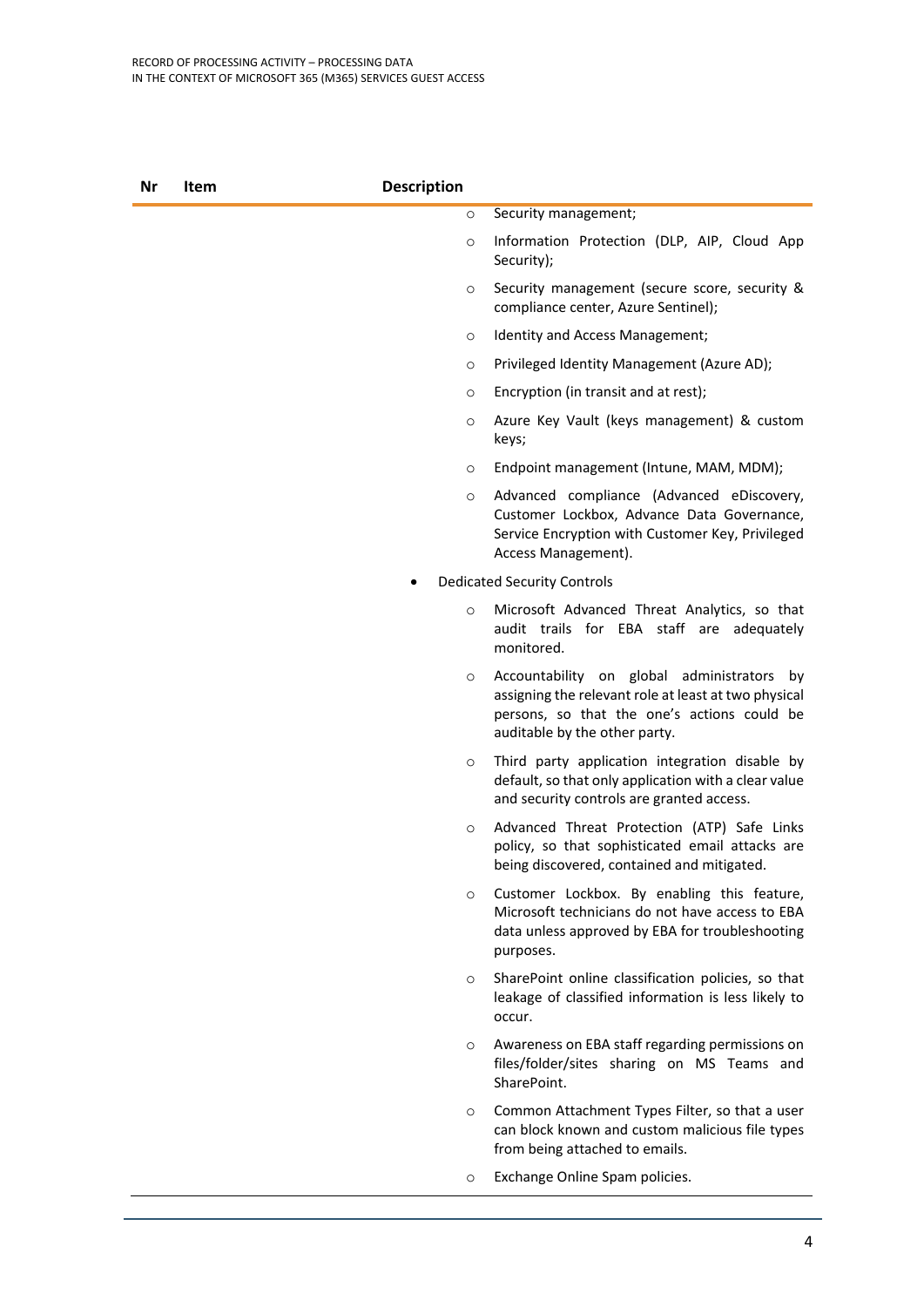| Nr | Item | <b>Description</b> |                                                                                                                                                                                                                                                                                                                                                                                                                                                                                                                                                                                                                                                                                                                                                                                                                                                                                                                                                                                                                                                                                   |
|----|------|--------------------|-----------------------------------------------------------------------------------------------------------------------------------------------------------------------------------------------------------------------------------------------------------------------------------------------------------------------------------------------------------------------------------------------------------------------------------------------------------------------------------------------------------------------------------------------------------------------------------------------------------------------------------------------------------------------------------------------------------------------------------------------------------------------------------------------------------------------------------------------------------------------------------------------------------------------------------------------------------------------------------------------------------------------------------------------------------------------------------|
|    |      | $\circ$            | Prohibit whitelisting of specific domains, so that<br>malicious domains cannot bypass anti-spam<br>controls.                                                                                                                                                                                                                                                                                                                                                                                                                                                                                                                                                                                                                                                                                                                                                                                                                                                                                                                                                                      |
|    |      | $\circ$            | Prohibited Client Rules Forwarding, so that clients<br>cannot manage auto-forwarding in EBA tenant.                                                                                                                                                                                                                                                                                                                                                                                                                                                                                                                                                                                                                                                                                                                                                                                                                                                                                                                                                                               |
|    |      | $\circ$            | Disable of basic authentication, so that are not<br>granted access.                                                                                                                                                                                                                                                                                                                                                                                                                                                                                                                                                                                                                                                                                                                                                                                                                                                                                                                                                                                                               |
|    |      | $\circ$            | Email protection controls: DKIM, SPF, and<br>DMARC.                                                                                                                                                                                                                                                                                                                                                                                                                                                                                                                                                                                                                                                                                                                                                                                                                                                                                                                                                                                                                               |
|    |      | $\circ$            | Online<br>Exchange<br>Protection,<br>that<br>so<br>administrators are notified for outgoing malicious<br>email traffic.                                                                                                                                                                                                                                                                                                                                                                                                                                                                                                                                                                                                                                                                                                                                                                                                                                                                                                                                                           |
|    |      | $\circ$            | M365 audit logs, so that O365 back office teams<br>can investigate activities for regular security<br>operational or forensic purposes.                                                                                                                                                                                                                                                                                                                                                                                                                                                                                                                                                                                                                                                                                                                                                                                                                                                                                                                                           |
|    |      | $\circ$            | Mailbox auditing, so that Microsoft 365 back<br>office teams can track logons to a mailbox as well<br>as what actions are taken while the user is logged<br>on.                                                                                                                                                                                                                                                                                                                                                                                                                                                                                                                                                                                                                                                                                                                                                                                                                                                                                                                   |
|    |      | $\circ$<br>$\circ$ | Regular reviews of:<br>Application Usage report, so that<br>operators can have a knowledge of risky<br>apps that users have enabled, causing<br>data spillage or accidental elevation of<br>privilege.<br>User role group changes, so that no one<br>٠<br>has been improperly added to an<br>administrative role.<br>Mail forwarding rules, so that no<br>٠<br>unauthorized domains have been added<br>to them.<br>Malware detections report, so that a<br>٠<br>sense of the overall volume of malware<br>being targeted at EBA users is received.<br>Account provisioning activity report, so<br>٠<br>that unusual third party applications are<br>being spotted.<br>Non-global administrator role group, so<br>٠<br>that special privileges cannot be used<br>illicitly.<br>Blocked users for spamming, to identify<br>٠<br>whether those users have<br>been<br>targeted, or their accounts have been<br>compromised.<br>Spoof Intelligence, to gain an understanding of<br>senders who are spoofing either domains that are<br>part of your organization, or spoofing external |
|    |      | $\circ$            | domains.<br>Sign-in risk policy, so that suspicious sign-ins are                                                                                                                                                                                                                                                                                                                                                                                                                                                                                                                                                                                                                                                                                                                                                                                                                                                                                                                                                                                                                  |
|    |      |                    | challenged for multi-factor authentication.                                                                                                                                                                                                                                                                                                                                                                                                                                                                                                                                                                                                                                                                                                                                                                                                                                                                                                                                                                                                                                       |